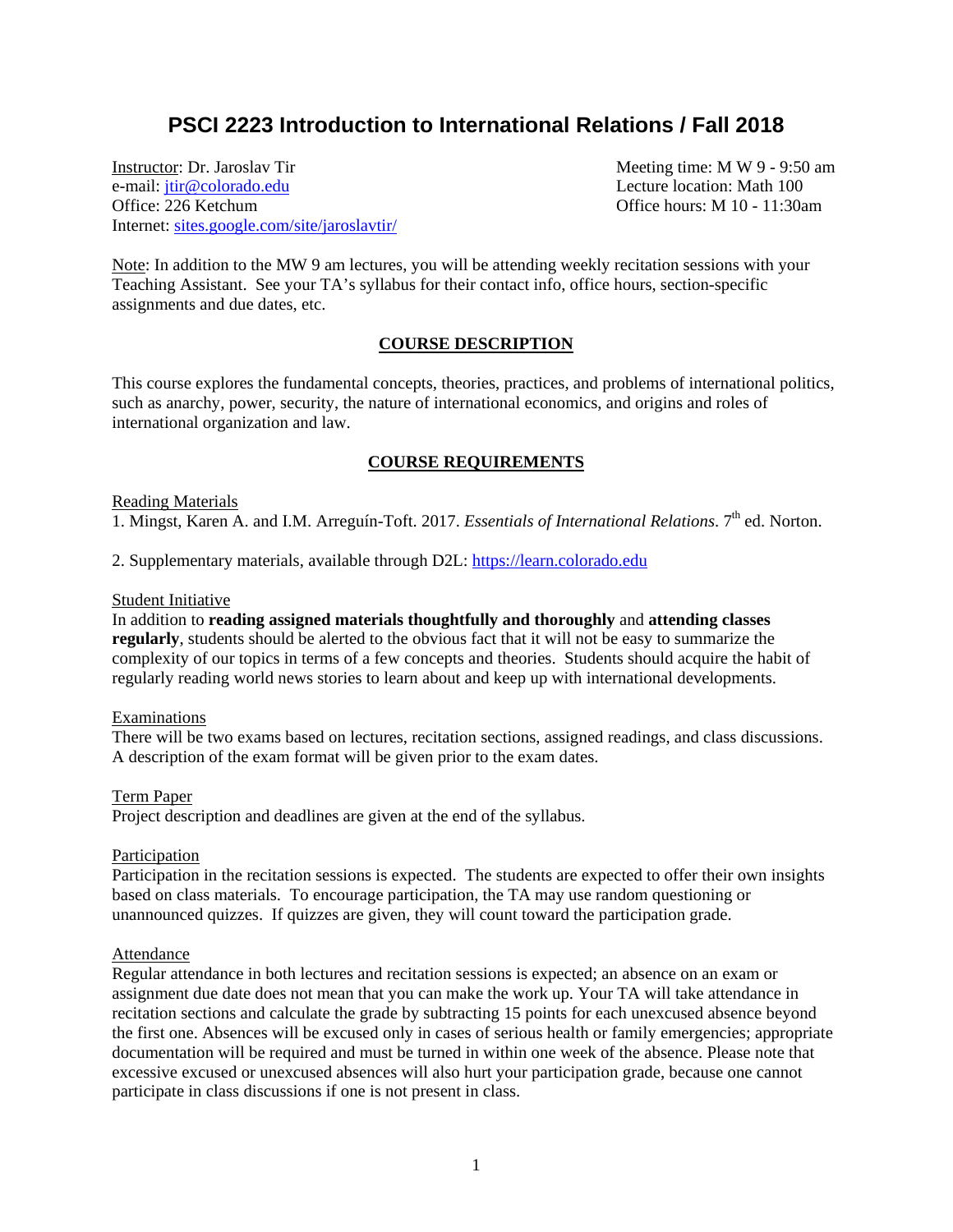# **COURSE RULES**

| <b>UT AUTHE TUILY</b> |     |                                 |     |
|-----------------------|-----|---------------------------------|-----|
| Midterm Exam          | 25% | <b>Recitation Attendance</b>    | 10% |
| Final Exam            | 25% | <b>Recitation Participation</b> | 15% |
| Term Paper            | 25% |                                 |     |

## Class Policies

 $C_{\text{modim}}$  Policy

1. Students are expected to turn in the assignments at the beginning of class and take the exams on the date specified. Failure to show up for the exam on time or meet an assignment deadline does not entitle the students to make up the work at a later time.

2. Exceptions to the class requirements and rules are granted at the instructor's discretion, only under circumstances of extreme personal emergency or serious illness. In all instances, appropriate evidentiary documentation will be requested.

3. All academic work must meet the University's standards for academic honesty. Each student is responsible to inform themselves of these standards before conducting any academic work. My academic dishonesty policy is very simple: you will receive a failing grade for the class if you are found cheating on examinations, plagiarizing the work of others, attempting to turn in assignments used in previous classes, or sign the attendance sheet for another student, along with all other possible infractions noted in the University's policy on academic dishonesty. Moreover, disciplinary proceedings to dismiss you from the University may be initiated. I **will not** tolerate academic dishonesty and you **will** face the harshest punishment possible if you attempt it.

4. Students may request their TA to re-read exam answers or papers that they feel have been unfairly evaluated. Requests for re-evaluation must be submitted in **typewritten form**, along with the assignment, within a week after it has been returned to the class or the final grade posted. The written statement must explain specifically why the student thinks that the grade should be reconsidered and what grade the assignment deserves. Re-evaluation will be conducted *de novo*.

5. Accommodations based on disability and/or religious beliefs will be made whenever possible. But, it is the student's responsibility to let their TA know about **needing such accommodations within the first two weeks of class**. Accommodation requests after this time period may not be granted.

6. The syllabus is a general plan for the course; deviations may be necessary and will be announced.

7. All the lecture materials are considered to be the intellectual property of the instructor and are only to be used by the students enrolled in the class for their own education. Any distribution of the said materials and/or use for commercial purposes **is expressly prohibited**.

8. Additional short readings (e.g. articles, news stories) may be assigned as the semester progresses.

# **9. All students are expected to complete assigned readings before they are discussed in class and they are expected to discuss and respond to random questioning.**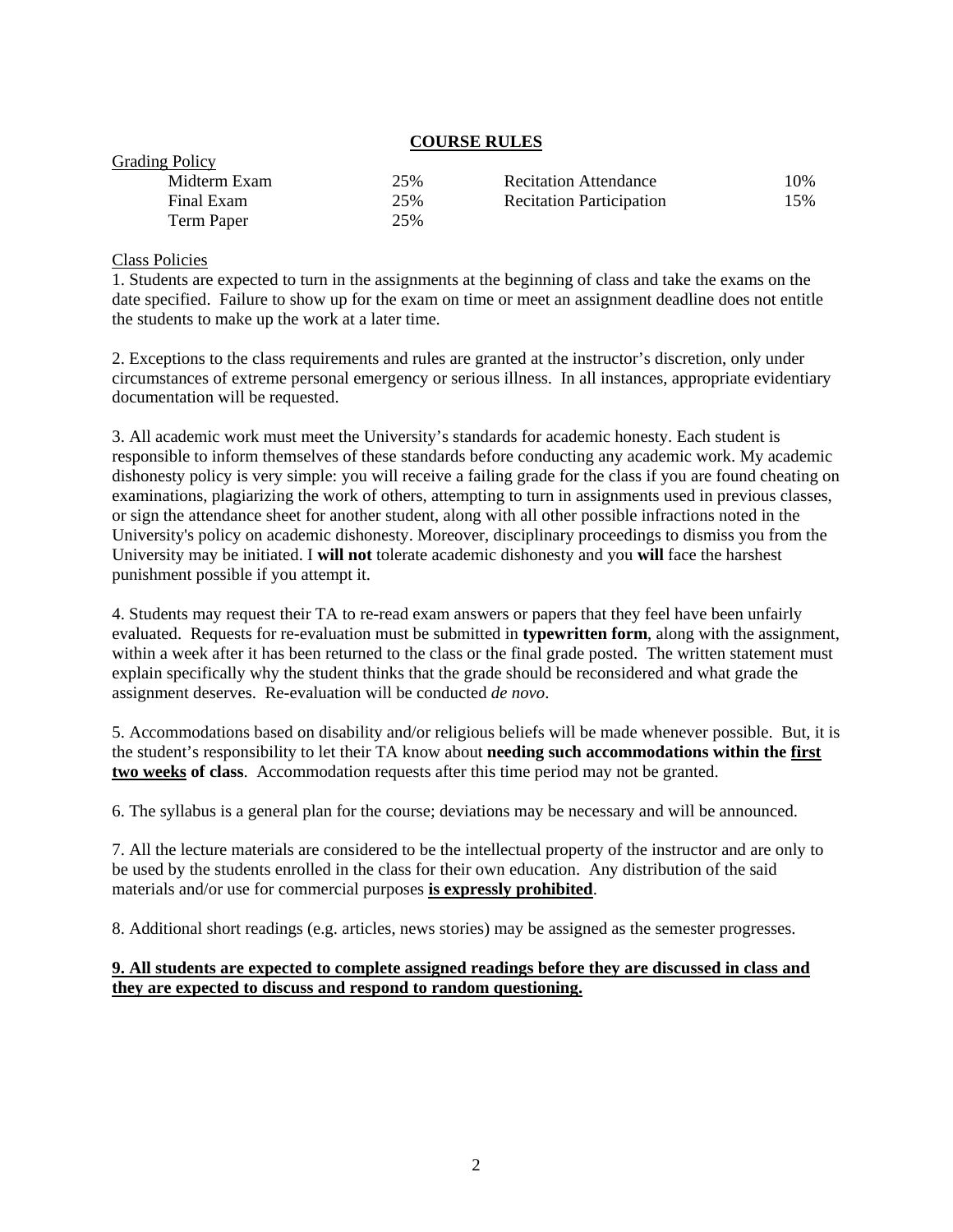## **COURSE OUTLINE: TOPICS AND READINGS**

#### I. Introduction

- o Mingst: pp. 1-76, 132-138, 169-170, 173-175
- o D2L: Ra'anan "The Nation-State Fallacy"
- o D2L: Barber "Jihad vs. McWorld"

## II. Key Theories of IR

A. (Neo)Realism

- o Mingst pp. 76-83, 106-116, 138-142
- o D2L: Hobbes "The State of Nature …"
- o D2L: Thucydides "The Melian Dialogue"
- o D2L: Waltz "The Origins of War in Neorealist Theory"

#### B. (Neo)Liberalism

- o Mingst pp. 83-89, 116-118, 142-143
- o D2L: Pease "Philosophical Roots of Liberalism"
- o D2L: Moravcsik "Taking Preferences Seriously"

#### C. Marxism

- o Mingst: pp. 89-92, 118-123, 143-144
- o D2L: Pease "Marxism"

#### III. Key Topics in the Study of International Politics

A. Security

- o Mingst pp. 159-161, 297-312
- o D2L: Morgan "Deterrence: A Conceptual Analysis"
- o D2L: Ziegler "Disarmament"
- o D2L: Ziegler "Collective Security"
- o D2L: Russett "The Fact of the Democratic Peace"

#### B. International Economic Relations

- o Mingst pp. 316-332, 353-358
- o D2L: Frieden and Lake "International Political Economy"
- o D2L: Coughlin et al. "Protectionist Trade Policies …"
- o D2L: Lenin "Imperialism: The Highest Stage of Capitalism"
- o D2L: Cohn "Dependency Theory"
- o D2L: Russett & Oneal "Triangulating Peace" esp. pp. 127-133, 154-155

C. International Institutions and Law

- o Mingst pp. 208-246, 254-257
- o D2L: Pease "Liberalism and the Nature of International Organizations"
- o D2L: Akenhurst "Is International Law Really Law?"
- o D2L: Russett, Oneal & Davis "The Third Leg of the Kantian Tripod" esp. pp. 441-449, 462
- o Optional reading on institutional decision-making: Mingst pp. 162-166, 189-193

Midterm Exam: Wednesday, October 17, 9 am Final Exam: Wednesday, December 19, 1:30 pm